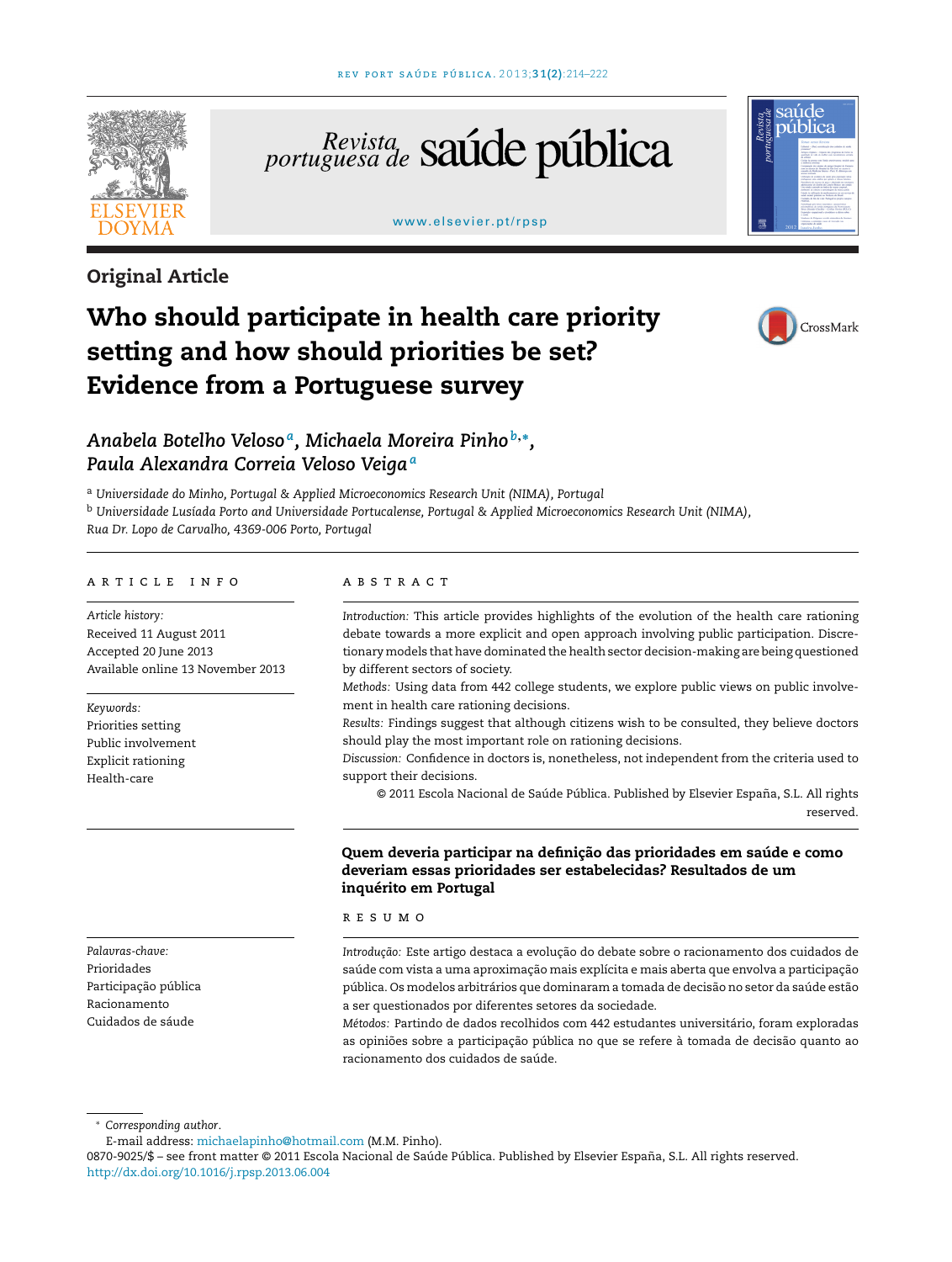*Resultados:* Os resultados sugerem que embora os cidadãos desejem ser consultados, acreditam que cabe aos médicos desempenhar o papel mais importante nas decisões de racionamento.

*Discussão:* A confianc¸a nos médicos não é, todavia, independente dos critérios usados para apoiar as suas decisões.

© 2011 Escola Nacional de Saúde Pública. Publicado por Elsevier España, S.L. Todos os direitos reservados.

# **Introduction**

Health care costs have grown faster than overall economic growth in developed countries, making it necessary for explicit measures dealing with the distribution of health resources to be included on these countries' political agendas. Although the strength of recent political and academic debate may suggest otherwise, the rationing of health care is not a new process. What is new is the debate surrounding the need to conciliate methods of priority setting and public involvement in decision making.

The economic evaluation approaches to priority setting, grounded in the principle of maximisation of health benefits by unit of cost, despite having the merit of advancing the theoretical debate, seem to have had little effect in practical terms. The greatest objection to economic evaluation techniques is the inherent difficulty of conciliating efficiency principles with social values. In this context, one possible hypothesis would be to substitute the technical criteria for a political process of priority setting, which would be opened up to include the participation of all social actors, particularly the population. The idea that society should participate in prioritisation decisions has been widely propagated, but has not yet advanced to the stage of actual implementation. Although researchers seem to agree that obtaining the preferences of the population in health matters is a complex process, there is ample support for public involvement. $1-4$  The controversy surrounding public involvement in prioritisation decisions involves not only an ethical debate about the relevance of this involvement but also a methodological debate about the weight that should be given to their statements, or rather, the degree of participation the public should be granted (advisory-based or direct intervention). Some fear that public understanding of rationing could undermine the population's confidence in health professionals,  $5,6$  in the National Health System (NHS). and social cohesion.<sup>7</sup>

Active public participation in priority setting requires some transference of power and authority to this group, which could conflict with the interests of other groups, namely the doctors. $8,9$  Jacobson and Bowling<sup>10</sup> point out that the public debate on rationing is complicated by the inherent conflicts between the opinions of the general population and those of the health professionals or groups of patients. A further cause for worry in the question of public involvement in prioritisation decisions is the general population's lack of technical knowledge. $11,12$  Some authors point out that there is the risk of this process being dominated by uninformed people.<sup>[9,13,14](#page-8-0)</sup> These aspects raise doubts about the value or the weight that should be attributed to the opinions of the population.<sup>[15](#page-8-0)</sup>

According to Mullen<sup>12</sup> the lack of definition concerning the population's role in the prioritisation process negatively conditions the results of their involvement.

Paradoxically, public involvement in the rationing debate encounters resistance in the population itself. Studies have shown that despite the citizens' wish to be consulted about health resources planning, they do not want to make direct rationing decisions themselves. $16-21$  The population seems to experience disutility when it finds out about, or is called upon to make decisions about the denial of treatments to other members of society<sup>[21](#page-8-0)</sup> due to a fear of making a wrong decision, which they may later come to regret. $22$  It would seem that regret is an important element in individual valorisation and in making decisions about health care.<sup>19</sup> This idea is reinforced by evidence that the citizens derive utility from ignoring how the health resources are effectively rationalised – the "utility of ignorance" argument.<sup>5,23</sup> In addition, individuals tend to see doctors as the best group to make the decisions for society.  $20,24,25$  This would seem to suggest that in the interests of "peace of mind", the rationing decisions should be left to the doctors, whatever they decide.<sup>26</sup>

The paper presents the results of a survey questioning citizens (college students) in Portugal about their opinion towards the public's involvement in the planning for limited health resources, their designated decision-making authority for rationing, and their level of consent for the adoption of efficiency criteria in the allocation of resources

# **Rationing of health care in Portugal**

Rationing in Portugal is not explicitly addressed in the political agenda. As is happening in other developed countries, the shortage of resources in the Portuguese NHS has become increasingly serious in recent years, especially with the increase in health costs. The reforms that have been carried out since the mid 1990s, with the main purpose of improving efficiency and controlling the increases in health costs, adopt a typology of rationing which is a mixture of explicit measures taken at the macro level and implicit practices remaining the responsibility of the health care providers. In this sense, the rationing practiced in Portugal has not involved the population in any way, not even at the basic level of public debate. Only sporadic cases, such as the closure of particular support services or maternity units which were given full media coverage, have recently sparked some resistance on the part of public opinion.

There is very little information available about the preferences of the Portuguese population on matters relating to health services. For a revision, see Mossialos, $^{27}$  $^{27}$  $^{27}$  Pinto and Aragão<sup>28</sup> and Lopes and Magalhães.<sup>29</sup> The actual issue of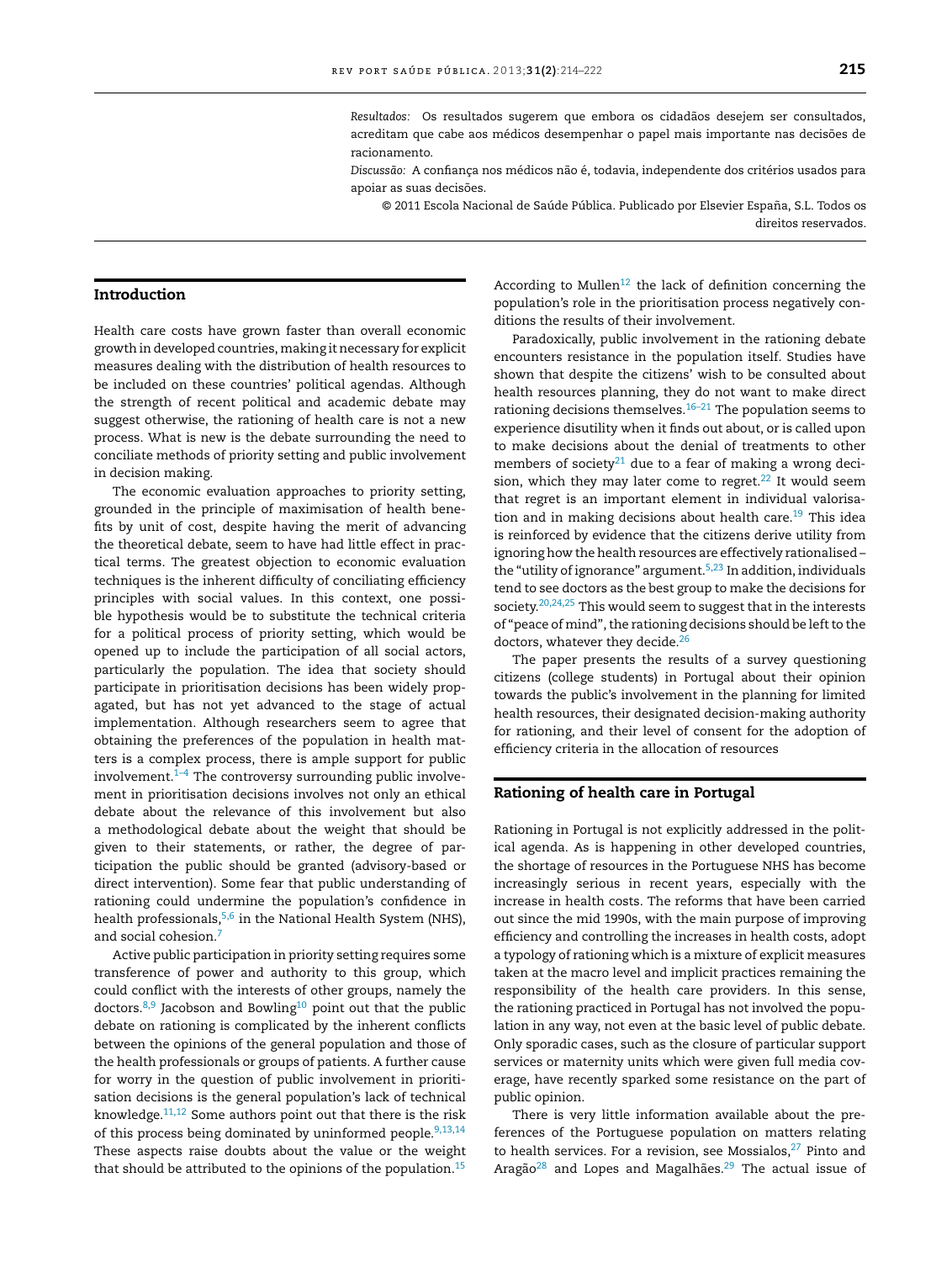explicit rationing is not approached in these studies, with the exception of the work done by Pinto and Aragão $^{28}$  under an European project, where a survey was carried out with a representative sample of the population on issues such as transparency and the framework for prioritisation decisions. Regarding transparency, the citizens were questioned about the usefulness of a public debate on health care rationing. The majority (71.6%) of interviewees responded affirmatively. Concerning the framework that should uphold the rationing, the interviewees were given three options to choose from. The most popular option was the personal decision of the doctors (34.1%), followed by the political decision (29.5%) and, finally, the relation between the cost of the care and the medical benefits (29.3%). In comparison to Pinto and Aragão's survey, our study introduces a wider scope in terms of decisionmaking authorities and the level of social actors' intervention and, furthermore, tests for coherence in the respondents' choices.

## **Methodology**

This study was organised according to four main objectives: firstly, to collect evidence on citizen's desire to have a more active role in questions relating to rationing; secondly, to examine whether citizens in Portugal conform with findings in international studies reporting doctors to be the best agents for making prioritisation decisions; thirdly, to understand the determinants of this choice; and finally, to collect evidence on popular acceptance of economic evaluation criteria as a framework for priority setting.

A questionnaire was conducted in a controlled environment with a sample of 442 college students (arguably, future opinion leaders) from public and private institutions located in the north and the centre of the country. The sample included students from different programmes, namely Economics, Management, Psychology, Law, Medicine and Nursing. Although this is not a representative sample of the Portuguese population in general, we believe that students' attitudes can be cautiously (because they lack professional experience) taken as an indicator of the attitudes of the corresponding professionals. This study has the advantage of allowing the comparison of groups that, although of the same age and with the same level of education, fall into different scientific fields. To date no other study has compared the opinion of so many different groups. The studies have limited their scope to com-paring the opinions of doctors and the population,<sup>[30](#page-8-0)</sup> or the attitudes of different groups of politicians.<sup>[31](#page-8-0)</sup>

The questionnaire was designed to include three questions which have been properly justified in international studies. $14,32$  Anand and Wailoo<sup>[32](#page-8-0)</sup> tested the robustness of the theory of non-consequential social choice, as an alternative approach to economic efficiency, using a non-representative sample of the population in Leicester (United Kingdom). There are two questions in this questionnaire that deserve particular attention here. In one of the questions, the authors' purpose was to evaluate the relevance of health authorities adopting a process of public consultation to determine health care planning. The answers obtained suggest a general support for this consultancy process. In the other question, the authors aimed to find out which opinion should prevail in the case of disagreement between the doctors and the general population about the financing of a certain health programme/service. The authors recreated a scenario in which the public financing of a specific treatment had been approved by referendum. The doctors, however, found that the limited health gains (efficiency) did not justify the channelling of resources into the provision of this particular service. The results corroborated the authors' hypothesis by indicating that the population's opinion is preferred by 48% of the interviewees against only 33% who prefer the criteria of maximisation of health gains.

Mossialos and  $King^{14}$  discuss the questions raised in relation to public involvement in prioritisation decisions, and analyse data collected about the attitude of the citizens towards rationing using the Eurobarometer n $\degree$  49.<sup>33</sup> The Eurobarometer questionnaire included specific questions about rationing, and was conducted using representative samples from six EU countries (Germany, France, Italy, Holland, Great Britain and Sweden). The authors used the data to compare the attitudes of the citizens from these six countries. The question in this Eurobarometer questionnaire that is of interest to the purposes of our study aimed to find out which agent the societies would nominate to make prioritisation decisions. From a list of five potential actors (doctors, population, nurses, hospital managers and politicians), the doctors were the consistent choice in these countries.

In our study, these three questions are used together in one questionnaire. The simultaneous use of these three questions allows an identification of the respondents' understanding of what constitutes an adequate level of public involvement as well as their support for the results of an economic evaluation. Our *first question* aims to find out if the students think that the population should be involved in the process of health care rationing. The answer to this question does not allow an assessment of the extent of public involvement. Thus, our *second question* aims to determine the respondents' opinion on who should be the decision-making authority in healthcare prioritisation. Given a list of potential social actors (people in general, doctors, nurses, hospital managers and politicians), the respondents are questioned about who they think should be responsible for fixing limits in health care provision. Contrary to the Eurobarometer questionnaire,  $33$  we deliberately opted to deny the respondents the possibility of giving multiple responses, forcing them to state the actor they considered the most important from among the different groups.

The responses obtained to these two questions do not allow the identification of the principles guiding the respondents' choices. That is, their opinions about whether or not the public should be involved in priority setting, and who should be the actual decision makers, do not allow the identification of whether respondents' are indifferent to the criteria used by the chosen decision maker to make prioritisation decisions. The addition of a *third question* in this questionnaire exploring the potential conflict between popular opinion and doctors' opinion based on the principle of health gain maximisation allows such identification, shedding light on whether the preferences for doctors as decision makers reported in previous studies is maintained even when doctors adopt economic criteria.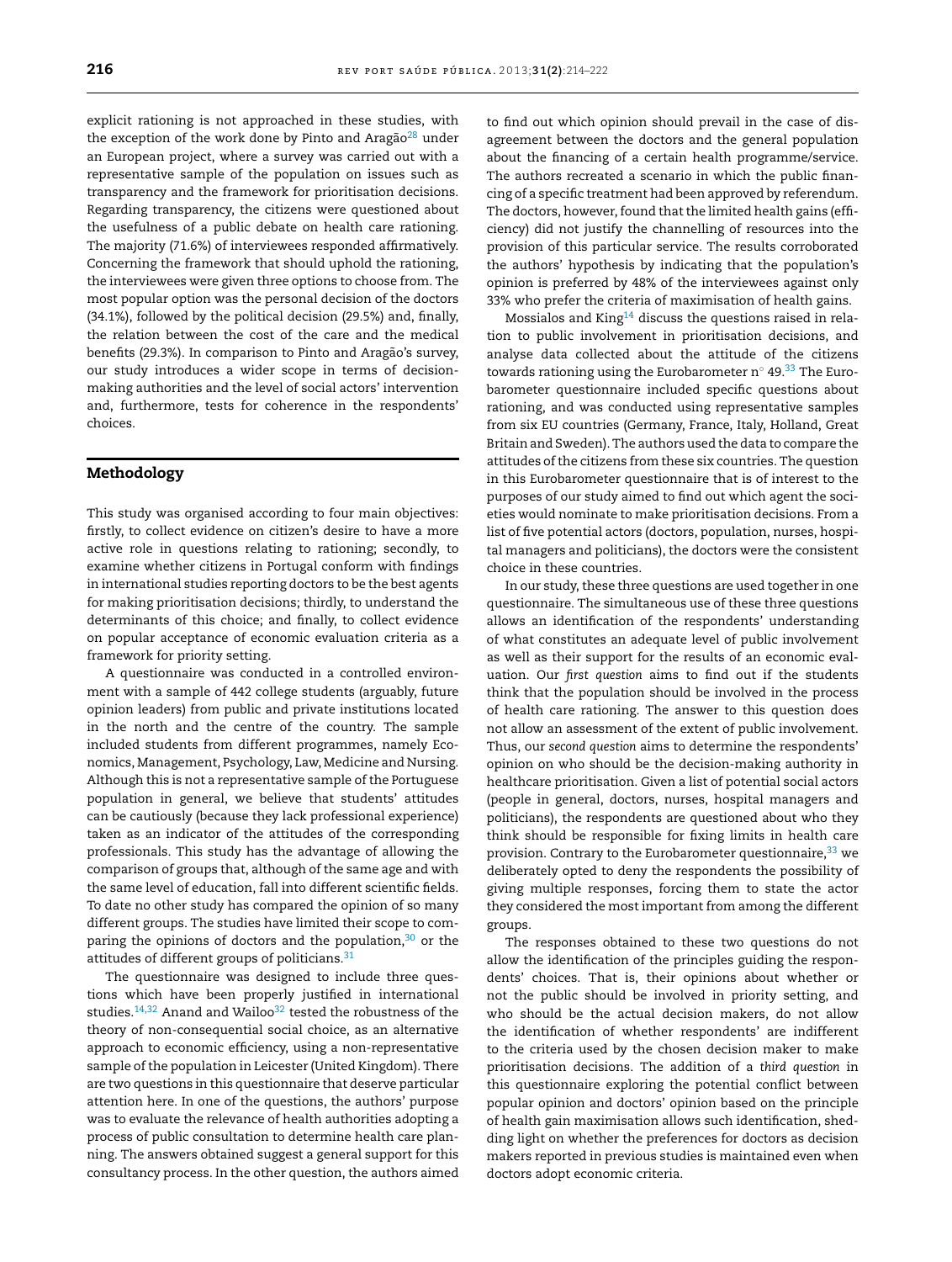| Table 1 - Survey questions and results by college degree.                                                                                                   |                                                                      |           |            |            |           |           |       |  |  |
|-------------------------------------------------------------------------------------------------------------------------------------------------------------|----------------------------------------------------------------------|-----------|------------|------------|-----------|-----------|-------|--|--|
| Questions                                                                                                                                                   | Econo $(\%)$                                                         | Manag (%) | Law $(\%)$ | Psycol (%) | Medic (%) | Nurse (%) | Total |  |  |
| Q1. Some people arque that health authorities should conduct consultation exercises (public meetings, asking groups made up from the public)                |                                                                      |           |            |            |           |           |       |  |  |
|                                                                                                                                                             | to determine what health care treatments are provided. Do you agree? |           |            |            |           |           |       |  |  |
| $\bullet$ Agree                                                                                                                                             | 74.29                                                                | 78.64     | 82.50      | 92.73      | 68.00     | 96.83     | 80.50 |  |  |
| $\bullet$ Disagree                                                                                                                                          | 22.86                                                                | 16.50     | 15.00      | 1.82       | 30.67     | 3.17      | 16.55 |  |  |
| $\bullet$ Neutral                                                                                                                                           | 2.86                                                                 | 4.85      | 2.50       | 5.45       | 1.33      | 0.00      | 2.95  |  |  |
| Q2. If limits need to be set, who should decide which types of treatment are given a higher priority?                                                       |                                                                      |           |            |            |           |           |       |  |  |
| • General public                                                                                                                                            | 14.29                                                                | 18.45     | 17.50      | 30.91      | 6.67      | 17.46     | 16.78 |  |  |
| $\bullet$ Doctors                                                                                                                                           | 63.81                                                                | 51.46     | 67.50      | 65.45      | 72.00     | 23.81     | 57.14 |  |  |
| $\bullet$ Nurses                                                                                                                                            | 0.00                                                                 | 0.00      | 0.00       | 0.00       | 0.00      | 0.00      | 0.00  |  |  |
| • Managers of health services                                                                                                                               | 20.95                                                                | 16.50     | 10.00      | 1.82       | 1.33      | 3.17      | 10.66 |  |  |
| • Politicians                                                                                                                                               | 0.95                                                                 | 3.88      | 2.50       | 1.82       | 0.00      | 3.17      | 2.04  |  |  |
| • Spontaneous response - "multidisciplinary"                                                                                                                | 0.00                                                                 | 0.00      | 0.00       | 0.00       | 20.00     | 52.38     | 10.88 |  |  |
| $\bullet$ Don't know                                                                                                                                        | 0.00                                                                 | 9.71      | 2.50       | 0.00       | 0.00      | 0.00      | 2.49  |  |  |
| Q3. If a health authority conducts a poll, which shows that, the majority of people think that a particular treatment should be provided, but doctors arque |                                                                      |           |            |            |           |           |       |  |  |
| that it is rarely successful and should not be provided, what to you thing should happen?                                                                   |                                                                      |           |            |            |           |           |       |  |  |
| • The treatment should be provided                                                                                                                          | 18.10                                                                | 38.83     | 35.00      | 45.45      | 6.67      | 25.81     | 27.05 |  |  |

| • The treatment should be provided     | 18.10 | 38.83 | 35.00 | 45.45 | 6.67  | 25.81 | 27.05 |
|----------------------------------------|-------|-------|-------|-------|-------|-------|-------|
| • The treatment should not be provided | 72.38 | 52.43 | 57.50 | 34.55 | 89.33 | 58.06 | 62.50 |
| $\bullet$ Don't know                   | 9.52  | 8.74  | 7.50  | 20.00 | 4.00  | 16.13 | 10.45 |
| N                                      | 105   | 103   | 40    | 55    |       | 63    | 441   |

# **Results**

Our analysis of the data focuses on the effects of different academic training on respondents' attitudes, and is organised by examining in order: (A) opinions concerning public involvement in the process of priority setting, (B) opinions concerning the prioritisation decision-making agents, and (C) opinions concerning the decision-criteria or mode of priority setting.

#### *Public involvement*

Table 1 presents the questions posed in the questionnaire, and the main results. Irrespective of their academic training, the majority of the respondents are favourable to the idea of public involvement in the process of priority setting. Nonetheless, the future nurses showed themselves to be the strongest defenders of public participation, while the medical students were the strongest opponents (30.7%).

The application of the Pearson's  $\chi^2$  test shows that there is a significant statistical association between the distribution of answers to the first question and students' college programme ( $\chi^2_{(10)}$  = 37.554;  $p$ -value < 0.001; all the Pearson's  $\chi^2$  test results are corroborated by Fisher's exact test). This effect is supported by the estimation results of a binary logit model, in which the dependent variable takes the value of one if the respondent agrees with public consultation and the value of zero otherwise. Because college students *are* different(despite, in general, not being very different in terms of age, income brackets, or life experiences), in addition to dummy variables identifying students' academic training (our *focus* variables) we include in the model as *control* variables socio-demographic characteristics, health conditions and habits, political party and religious affiliation, all of which may also impact students' opinions and, therefore, confound the effects of the respondents' college programme. [Table](#page-4-0) 2 shows the definition and the descriptive statistics of the variables used in the analysis.

[Table](#page-4-0) 3 shows the marginal effects of the selected variables on the probability of agreement with public consultation in the process of priority setting. The results indicate that students of Economics and Management do not differentiate themselves from Law students (the omitted group). The students of Psychology and Nursing have a higher and statistically significant probability of agreeing with public consultation than the students of Law, at around 12 and 10 percentage points, respectively. As previously suggested, Medicine students show a lower probability of agreement than Law students, by about 14 percentage points (unilateral *p*-value is about 5%). This resistance to the public involvement in the process of priority setting on the part of the medical students seems to corroborate those who defend that there is a conflict between medical paternalism and social participation[.9](#page-8-0)

#### *Decision-makers*

Concerning the second question in the questionnaire, the majority of respondents (57%) believe that doctors should be the main agents for healthcare prioritisation decisions (Table 1). The results also seem to indicate that society does not trust politicians to make those decisions. After the doctors, the respondents elected the general public (17%) as the decision-making agent, albeit at a significantly distance from the doctors (the test for equality of proportions yields a statistic *z* = −12.416 with a *p*-value < 0.001). The preferences revealed by our sample are, in general, consistent with those obtained by Mossialos and King<sup>14</sup> and Pinto and Aragão.<sup>[28](#page-8-0)</sup> Although multiple answers were not permitted in our study, 10.9% of our interviewees responded spontaneously that the prioritisation decisions should be made by a multidisciplinary team. The nursing students (52.4%) and the medical students (20%) were alone in opting to give this spontaneous answer.

[Table](#page-5-0) 4 presents the marginal effects of the explanatory variables on the probability of selecting each one of the alternatives considered. As would be expected, the results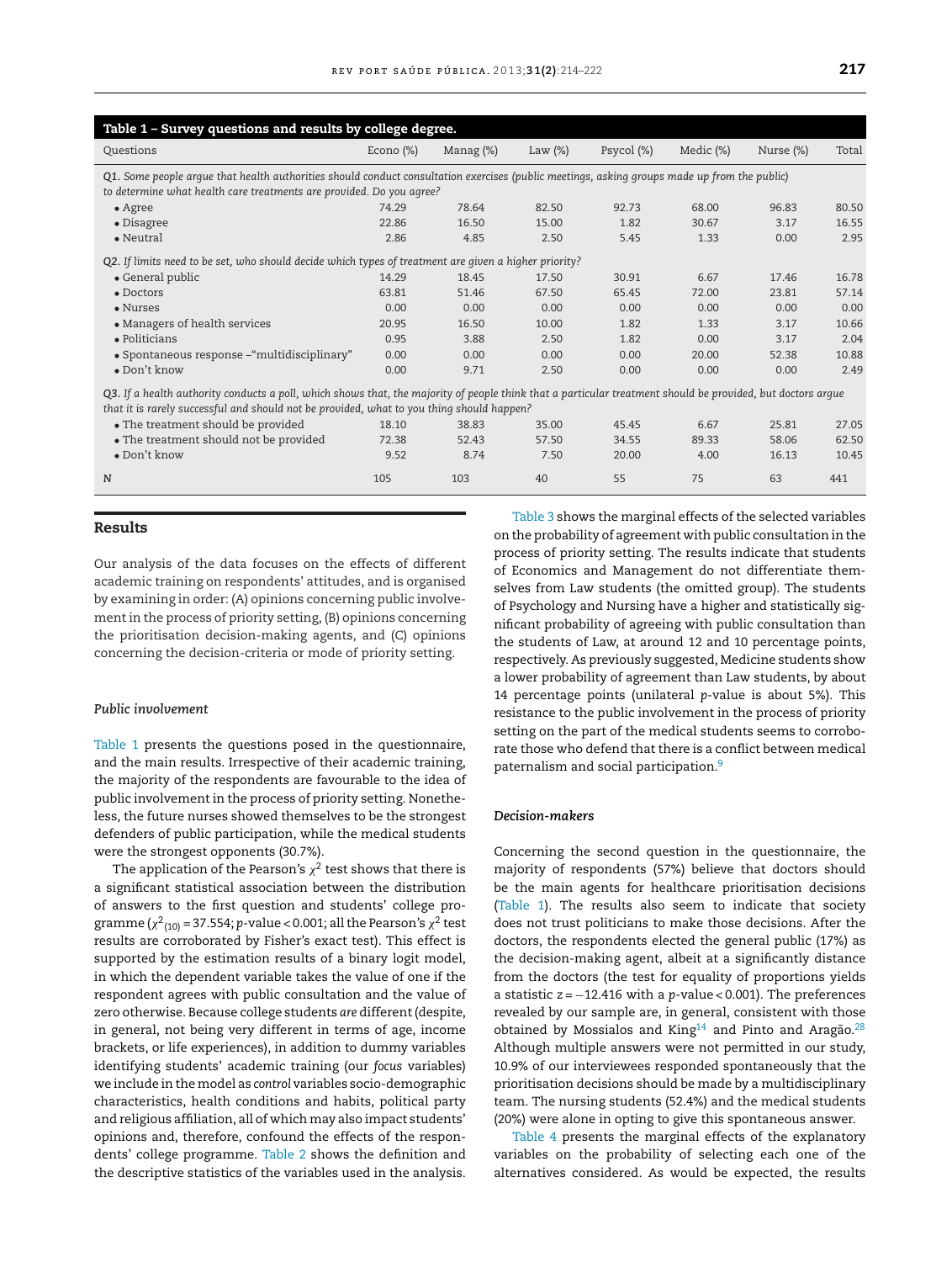<span id="page-4-0"></span>

| Table 2 - Definition of variables and descriptive statistics for the sample. |                                                                                                                |              |  |  |  |  |  |
|------------------------------------------------------------------------------|----------------------------------------------------------------------------------------------------------------|--------------|--|--|--|--|--|
| Variables                                                                    | Description                                                                                                    | Mean (sd)    |  |  |  |  |  |
| Law                                                                          | Dummy variable equal to 1 if law student, 0 otherwise                                                          | 0.09         |  |  |  |  |  |
| Economics                                                                    | Dummy variable equal to 1 if economics student, 0 otherwise                                                    | 0.24         |  |  |  |  |  |
| Management                                                                   | Dummy variable equal to 1 if management student, 0 otherwise                                                   | 0.24         |  |  |  |  |  |
| Psychology                                                                   | Dummy variable equal to 1 if psychology student, 0 otherwise                                                   | 0.12         |  |  |  |  |  |
| Medicine                                                                     | Dummy variable equal to 1 if medicine student, 0 otherwise                                                     | 0.17         |  |  |  |  |  |
| Nursing                                                                      | Dummy variable equal to 1 if nursing student, 0 otherwise                                                      | 0.14         |  |  |  |  |  |
| Male                                                                         | Dummy variable equal to 1 if male, 0 otherwise                                                                 | 0.43         |  |  |  |  |  |
| Age                                                                          | Age in years                                                                                                   | 24.30 (7.26) |  |  |  |  |  |
| Single                                                                       | Dummy variable equal to 1 if single, 0 otherwise                                                               | 0.85         |  |  |  |  |  |
| Nfamily                                                                      | Number of people in the individual's household                                                                 | 3.58(1.05)   |  |  |  |  |  |
| Inc1                                                                         | Dummy variable equal to 1 if household income group of the individual is below the sample average, 0 otherwise | 0.50         |  |  |  |  |  |
| Inc <sub>2</sub>                                                             | Dummy variable equal to 1 if household income group of the individual is equal to the sample average,          | 0.13         |  |  |  |  |  |
|                                                                              | 0 otherwise                                                                                                    |              |  |  |  |  |  |
| Inc <sub>3</sub>                                                             | Dummy variable equal to 1 if household income group of the individual is above the sample average, 0 otherwise | 0.37         |  |  |  |  |  |
| Insurance                                                                    | Dummy variable equal to 1 if the individual has private health insurance, 0 otherwise                          | 0.37         |  |  |  |  |  |
| Smoker                                                                       | Dummy variable equal to 1 if the individual currently smokes, 0 otherwise                                      | 0.33         |  |  |  |  |  |
| <b>Ncigs</b>                                                                 | Typical number of cigarettes the individual smokes per day                                                     | 2.96(6.06)   |  |  |  |  |  |
| Drinker                                                                      | Dummy variable equal to 1 if the individual currently drinks alcoholic beverages, 0 otherwise                  | 0.70         |  |  |  |  |  |
| Chronic                                                                      | Dummy variable equal to 1 if the individual reports suffering from a chronic disease, 0 otherwise              | 0.10         |  |  |  |  |  |
| Severe                                                                       | Dummy variable equal to 1 if the individual reports having suffered (or anyone in his/her household) from a    | 0.35         |  |  |  |  |  |
|                                                                              | severe disease, 0 otherwise                                                                                    |              |  |  |  |  |  |
| Religion                                                                     | Dummy variable equal to 1 if the individual holds religious views, 0 otherwise                                 | 0.78         |  |  |  |  |  |
| CP                                                                           | Dummy variable equal to 1 if the individual favours the communist party, 0 otherwise                           | 0.02         |  |  |  |  |  |
| I.B                                                                          | Dummy variable equal to 1 if the individual favours the left-bloc party, 0 otherwise                           | 0.05         |  |  |  |  |  |
| PP                                                                           | Dummy variable equal to 1 if the individual favours the people's party, 0 otherwise                            | 0.03         |  |  |  |  |  |
| SDP                                                                          | Dummy variable equal to 1 if the individual favours the social-democratic party, 0 otherwise                   | 0.24         |  |  |  |  |  |
| <b>SP</b>                                                                    | Dummy variable equal to 1 if the individual favours the socialist party, 0 otherwise                           | 0.24         |  |  |  |  |  |
| OtherP                                                                       | Dummy variable equal to 1 if the individual favours other party, 0 otherwise                                   | 0.03         |  |  |  |  |  |
| <b>NoP</b>                                                                   | Dummy variable equal to 1 if the individual does not favour any political party, 0 otherwise                   | 0.39         |  |  |  |  |  |

# **Table 3 – Binomial logit estimates of probability of agreeing with public consultation.**

| Variable           | Estimate | <b>SE</b> | p-value | 95% confidence intervals |          |  |
|--------------------|----------|-----------|---------|--------------------------|----------|--|
| Focus variables:   |          |           |         |                          |          |  |
| Economics          | $-0.032$ | 0.060     | 0.589   | $-0.150$                 | 0.085    |  |
| Management         | 0.012    | 0.055     | 0.827   | $-0.095$                 | 0.119    |  |
| Psychology         | 0.121    | 0.031     | 0.000   | 0.061                    | 0.181    |  |
| Medicine           | $-0.139$ | 0.084     | 0.099   | $-0.305$                 | 0.026    |  |
| Nursing            | 0.097    | 0.038     | 0.011   | 0.022                    | 0.173    |  |
| Control variables: |          |           |         |                          |          |  |
| Male               | $-0.114$ | 0.034     | 0.001   | $-0.181$                 | $-0.047$ |  |
| Age                | 0.003    | 0.004     | 0.403   | $-0.004$                 | 0.011    |  |
| Single             | 0.281    | 0.163     | 0.086   | $-0.040$                 | 0.601    |  |
| Nfamily            | 0.014    | 0.015     | 0.359   | $-0.016$                 | 0.043    |  |
| Inc <sub>2</sub>   | $-0.046$ | 0.059     | 0.429   | $-0.161$                 | 0.068    |  |
| Inc <sub>3</sub>   | $-0.081$ | 0.039     | 0.038   | $-0.158$                 | $-0.004$ |  |
| Insurance          | 0.057    | 0.029     | 0.044   | 0.002                    | 0.113    |  |
| Smoker             | $-0.059$ | 0.047     | 0.211   | $-0.151$                 | 0.033    |  |
| <b>Ncigs</b>       | 0.003    | 0.003     | 0.431   | $-0.004$                 | 0.009    |  |
| Drinker            | 0.055    | 0.036     | 0.135   | $-0.017$                 | 0.126    |  |
| Chronic            | 0.041    | 0.041     | 0.323   | $-0.040$                 | 0.122    |  |
| Severe             | $-0.033$ | 0.031     | 0.277   | $-0.094$                 | 0.027    |  |
| Religion           | 0.039    | 0.038     | 0.307   | $-0.036$                 | 0.114    |  |
| LB                 | $-0.940$ | 0.009     | 0.000   | $-0.958$                 | $-0.922$ |  |
| PP                 | $-0.920$ | 0.012     | 0.000   | $-0.943$                 | $-0.896$ |  |
| <b>SDP</b>         | $-0.994$ | 0.001     | 0.000   | $-0.996$                 | $-0.991$ |  |
| <b>SP</b>          | $-0.993$ | 0.001     | 0.000   | $-0.996$                 | $-0.991$ |  |
| OtherP             | $-0.912$ | 0.013     | 0.000   | $-0.937$                 | $-0.888$ |  |
| <b>NoP</b>         | $-0.995$ | 0.002     | 0.000   | $-0.999$                 | $-0.991$ |  |

*Note: N*=433 responses; Log-pseudolikelihood value is −173.82; Wald test for the null hypothesis that all coefficients are zero has a  $\chi^2$  value of 727.70 with 24 df, implying a *p*-value less than 0.001.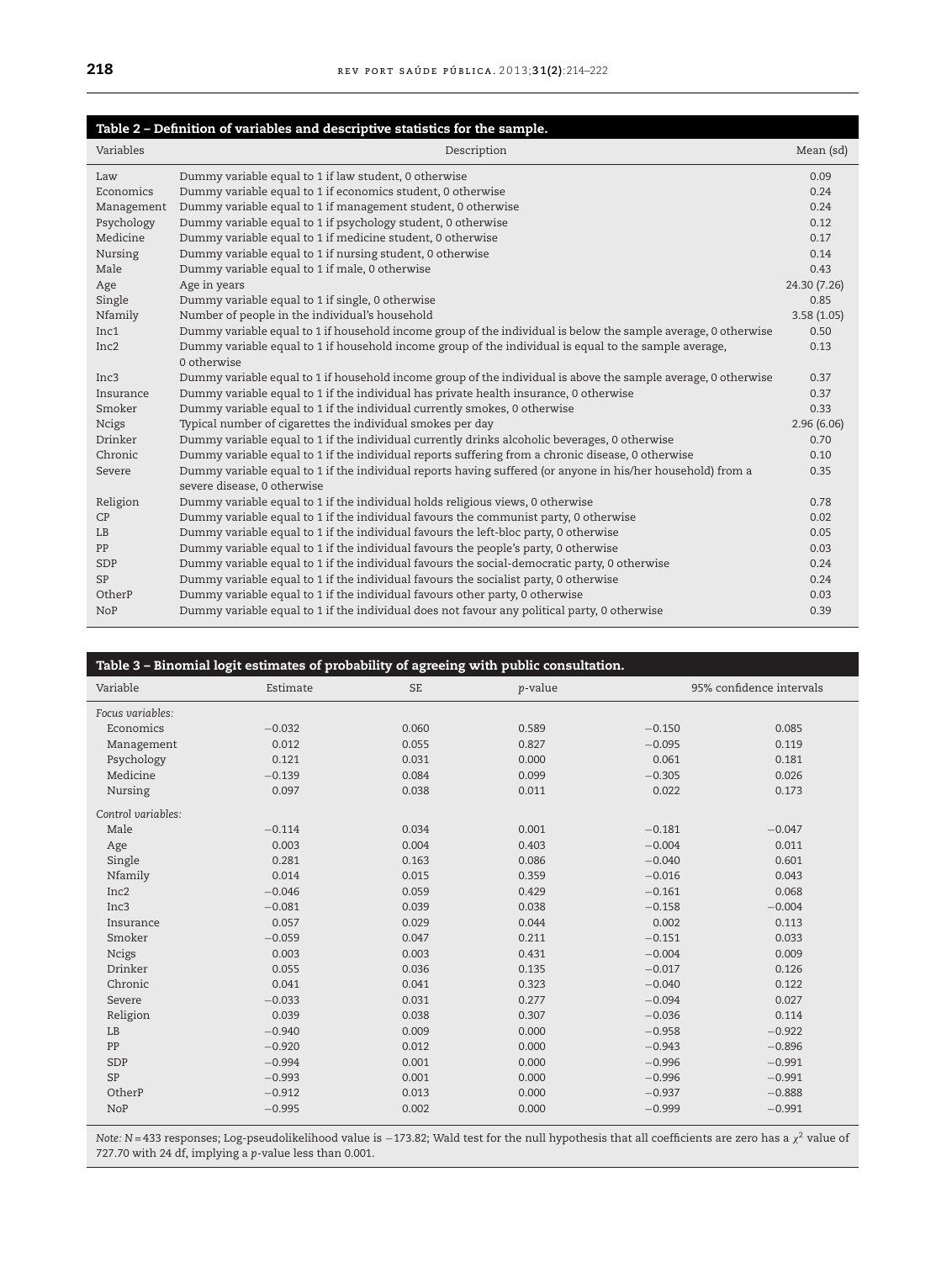<span id="page-5-0"></span>

| Table 4 - Multinomial logit estimates - Q2. |          |                |            |           |                   |           |  |  |
|---------------------------------------------|----------|----------------|------------|-----------|-------------------|-----------|--|--|
| Variable                                    |          | General public |            | Doctors   | Others/don't know |           |  |  |
|                                             | Estimate | <b>SE</b>      | Estimate   | <b>SE</b> | Estimate          | <b>SE</b> |  |  |
| Focus variables:                            |          |                |            |           |                   |           |  |  |
| Q1-Disagree                                 | $-0.207$ | 0.032          | 0.016      | 0.242     | 0.191             | 0.246     |  |  |
| Q1-Agree                                    | $-0.002$ | 0.016          | $-0.159$   | 0.135     | 0.161             | 0.136     |  |  |
| Economics                                   | $-0.004$ | 0.010          | $-0.081$   | 0.117     | 0.084             | 0.117     |  |  |
| Management                                  | 0.003    | 0.011          | $-0.280$   | 0.129     | 0.277             | 0.131     |  |  |
| Psychology                                  | 0.020    | 0.020          | $0.174$ ** | 0.089     | $-0.194$          | 0.087     |  |  |
| Medicine                                    | $-0.014$ | 0.007          | $-0.066$   | 0.121     | 0.080             | 0.122     |  |  |
| Nursing                                     | $-0.003$ | 0.010          | $-0.541$ " | 0.110     | 0.544             | 0.113     |  |  |
| Control variables:                          |          |                |            |           |                   |           |  |  |
| Male                                        | 0.005    | 0.007          | 0.046      | 0.057     | $-0.051$          | 0.056     |  |  |
| Age                                         | 0.001    | 0.001          | $-0.004$   | 0.006     | 0.004             | 0.006     |  |  |
| Single                                      | 0.011    | 0.008          | $-0.230$   | 0.075     | 0.219             | 0.074     |  |  |
| Nfamily                                     | 0.003    | 0.003          | $-0.025$   | 0.026     | 0.022             | 0.026     |  |  |
| Inc2                                        | $-0.007$ | 0.008          | $0.215$ ** | 0.048     | $-0.208$ **       | 0.047     |  |  |
| Inc <sub>3</sub>                            | 0.004    | 0.007          | 0.004      | 0.061     | $-0.008$          | 0.060     |  |  |
| Insurance                                   | $-0.012$ | 0.006          | $-0.035$   | 0.058     | 0.047             | 0.058     |  |  |
| Smoker                                      | 0.008    | 0.010          | $-0.150$   | 0.084     | 0.142             | 0.084     |  |  |
| <b>Ncigs</b>                                | $-0.001$ | 0.001          | $-0.004$   | 0.007     | 0.005             | 0.007     |  |  |
| Drinker                                     | 0.002    | 0.006          | $-0.085$   | 0.055     | 0.083             | 0.054     |  |  |
| Chronic                                     | 0.001    | 0.010          | $-0.043$   | 0.085     | 0.042             | 0.085     |  |  |
| Severe                                      | 0.002    | 0.006          | 0.062      | 0.052     | $-0.064$          | 0.051     |  |  |
| Religion                                    | 0.006    | 0.006          | 0.004      | 0.067     | $-0.010$          | 0.067     |  |  |
| LB                                          | 0.023    | 0.044          | 0.091      | 0.179     | $-0.113$          | 0.169     |  |  |
| PP                                          | 0.024    | 0.051          | 0.206      | 0.089     | $-0.230$          | 0.061     |  |  |
| SDP                                         | 0.008    | 0.024          | 0.095      | 0.195     | $-0.103$          | 0.191     |  |  |
| <b>SP</b>                                   | 0.023    | 0.032          | 0.023      | 0.216     | $-0.047$          | 0.210     |  |  |
| OtherP                                      | 0.040    | 0.066          | $-0.162$   | 0.311     | 0.122             | 0.316     |  |  |
| <b>NoP</b>                                  | 0.013    | 0.022          | 0.098      | 0.211     | $-0.111$          | 0.207     |  |  |

*Note: N* = 432 responses; Log-pseudolikelihood value is −343.38; Wald test for the null hypothesis that all coefficients are zero has a  $\chi^2$  value of 6126.83 with 52 df, implying a p-value less than 0.001. Hausman specification test for the IIA assumption has  $\chi^2$  value of 1.14 with 17 df, yielding no evidence that the IIA assumption has been violated.

<sup>∗</sup> *p*-value ≤ .10 (two-tailed test).

∗∗ *p*-value ≤ .05 (two-tailed test).

show that the individuals who disagree with public consultations (*Q1-Disagree*) are less likely to select the public as the decision-maker in priority setting than those individuals who remain neutral concerning public consultations. Likewise, Medical students are less likely to select the public as the decision-maker in priority setting than Law students. The results concerning the choice of doctors reveal that Management and Nursing students exhibit a lower probability of choosing the doctors as the decision-makers than Law students. In both cases, however, the choice does not fall on the public as the decision-maker but on other professionals. Interestingly, Psychology students have, ceteris paribus, a higher probability of choosing the doctors as the decision-makers in priority setting. Thus, although this group is the one that most favours the public consultation, they do not select the public, butthe doctors, as the decision-makers, revealing that a strong preference for the public involvement in the priority process does not translate into a preference for its actual participative role in the process.

## *Mode of prioritisation*

An analysis of the responses to the third question allows us to conclude that, in the case of conflict, the respondents select

the opinion of the doctors, reinforcing the previous conclusions. These results contrast with the findings of Anand and Wailoo. $32$  In their work, respondents reveal a much higher tendency to disagree with the health maximisation principle as defended by doctors. [Table](#page-6-0) 5 presents the marginal effects of the selected variables on the probability of favouring the opinion of the doctors. The results indicate that, compared to the individuals who selected 'Other Professionals' in Question 2 or declared themselves neutral, those individuals who selected the general public as the decision-maker in priority setting (*Q2-Public*) are 33.5 percentage points less likely to favour the opinion of the doctors in the case of conflict with public opinion. Ceteris paribus, the Psychology students also exhibit a 27 percentage point's lower probability of agreeing with the opinion of the doctors than the Law students, while Medicine students exhibit a 29.5 percentage point's higher probability of agreeing with the opinion of the doctors than the Law students.

One important result from this analysis is the lack of a statistically significant effect of the variable *Q2-Doctors* on the probability of agreeing with the opinion of the doctors. It would be expected that, irrespective of the academic background, those individuals who select the doctors (public) as the decision-maker in priority setting would also favour the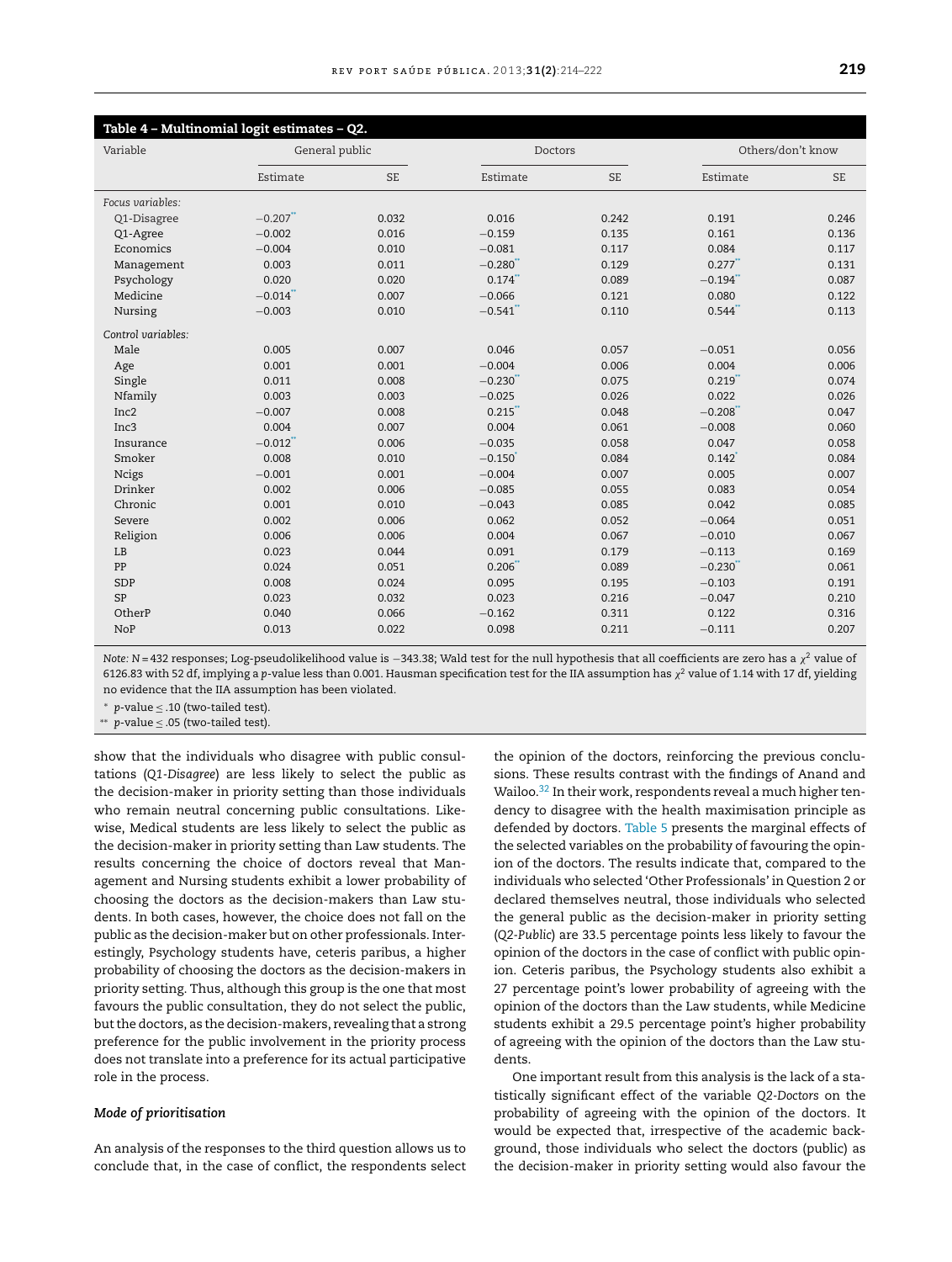<span id="page-6-0"></span>

| Table 5 - Binomial logit estimates of probability of favouring the doctors' opinion. |                  |           |                 |          |                          |  |  |  |
|--------------------------------------------------------------------------------------|------------------|-----------|-----------------|----------|--------------------------|--|--|--|
| Variable                                                                             | Estimate         | <b>SE</b> | <i>p</i> -value |          | 95% confidence intervals |  |  |  |
| Focus variables:                                                                     |                  |           |                 |          |                          |  |  |  |
| Q2-Public                                                                            | $-0.335$         | 0.088     | 0.000           | $-0.508$ | $-0.162$                 |  |  |  |
| Q2-Doctors                                                                           | $4\times10^{-4}$ | 0.065     | 0.995           | $-0.127$ | 0.128                    |  |  |  |
| Economics                                                                            | 0.124            | 0.087     | 0.152           | $-0.046$ | 0.293                    |  |  |  |
| Management                                                                           | $-0.105$         | 0.104     | 0.310           | $-0.309$ | 0.098                    |  |  |  |
| Psychology                                                                           | $-0.267$         | 0.135     | 0.048           | $-0.531$ | $-0.003$                 |  |  |  |
| Medicine                                                                             | 0.295            | 0.065     | 0.000           | 0.168    | 0.422                    |  |  |  |
| Nursing                                                                              | 0.058            | 0.099     | 0.562           | $-0.137$ | 0.252                    |  |  |  |
| Control variables:                                                                   |                  |           |                 |          |                          |  |  |  |
| Male                                                                                 | 0.069            | 0.060     | 0.255           | $-0.050$ | 0.187                    |  |  |  |
| Age                                                                                  | 0.002            | 0.006     | 0.728           | $-0.010$ | 0.014                    |  |  |  |
| Single                                                                               | 0.193            | 0.120     | 0.107           | $-0.042$ | 0.428                    |  |  |  |
| Nfamily                                                                              | $-0.045$         | 0.027     | 0.088           | $-0.098$ | 0.007                    |  |  |  |
| Inc <sub>2</sub>                                                                     | 0.187            | 0.061     | 0.002           | 0.067    | 0.306                    |  |  |  |
| Inc <sub>3</sub>                                                                     | 0.102            | 0.062     | 0.101           | $-0.020$ | 0.223                    |  |  |  |
| Insurance                                                                            | $-0.080$         | 0.061     | 0.187           | $-0.199$ | 0.039                    |  |  |  |
| Smoker                                                                               | $-0.032$         | 0.085     | 0.704           | $-0.199$ | 0.134                    |  |  |  |
| <b>Ncigs</b>                                                                         | 0.012            | 0.006     | 0.044           | 0.000    | 0.024                    |  |  |  |
| Drinker                                                                              | 0.115            | 0.060     | 0.057           | $-0.003$ | 0.233                    |  |  |  |
| Chronic                                                                              | 0.190            | 0.065     | 0.004           | 0.062    | 0.319                    |  |  |  |
| Severe                                                                               | $-0.019$         | 0.056     | 0.737           | $-0.129$ | 0.092                    |  |  |  |
| Religion                                                                             | 0.014            | 0.064     | 0.831           | $-0.112$ | 0.140                    |  |  |  |
| LB                                                                                   | $-0.514$         | 0.138     | 0.000           | $-0.784$ | $-0.244$                 |  |  |  |
| PP                                                                                   | $-0.347$         | 0.222     | 0.117           | $-0.781$ | 0.087                    |  |  |  |
| SDP                                                                                  | $-0.478$         | 0.175     | 0.006           | $-0.821$ | $-0.135$                 |  |  |  |
| <b>SP</b>                                                                            | $-0.480$         | 0.173     | 0.005           | $-0.819$ | $-0.142$                 |  |  |  |
| <b>NoP</b>                                                                           | $-0.466$         | 0.170     | 0.006           | $-0.799$ | $-0.132$                 |  |  |  |

*Note: N* = 420 responses; Log-pseudolikelihood value is  $-228.07$ ; Wald test for the null hypothesis that all coefficients are zero has a  $\chi^2$  value of 73.76 with 25 df, implying a *p*-value less than 0.001. Explanatory variable OtherP was dropped due to perfect prediction of the dependent variable.

#### **Table 6 – Binomial logit estimates of probability of disagreeing with adopted criteria.**

| Variable           | Model 1<br>Disagree with doctors |           |                 |          | Model 2<br>Disagree with public |          |           |         |          |          |
|--------------------|----------------------------------|-----------|-----------------|----------|---------------------------------|----------|-----------|---------|----------|----------|
|                    | Estimate                         | <b>SE</b> | <i>p</i> -value | 95% CI   |                                 | Estimate | <b>SE</b> | p-value |          | 95% CI   |
| Focus variables:   |                                  |           |                 |          |                                 |          |           |         |          |          |
| Economics          | $-0.081$                         | 0.082     | 0.326           | $-0.242$ | 0.080                           | $-0.638$ | 0.161     | 0.000   | $-0.953$ | $-0.323$ |
| Management         | 0.043                            | 0.102     | 0.673           | $-0.157$ | 0.243                           | $-0.606$ | 0.187     | 0.001   | $-0.973$ | $-0.239$ |
| Psychology         | 0.359                            | 0.163     | 0.028           | 0.040    | 0.679                           | $-0.493$ | 0.231     | 0.033   | $-0.945$ | $-0.040$ |
| Medicine           | $-0.263$                         | 0.061     | 0.000           | $-0.382$ | $-0.144$                        | $-0.267$ | 0.305     | 0.381   | $-0.864$ | 0.330    |
| Nursing            | $-0.125$                         | 0.087     | 0.150           | $-0.294$ | 0.045                           | $-0.369$ | 0.257     | 0.151   | $-0.873$ | 0.135    |
| Control variables: |                                  |           |                 |          |                                 |          |           |         |          |          |
| Male               | $-0.041$                         | 0.068     | 0.546           | $-0.174$ | 0.092                           | 0.162    | 0.235     | 0.491   | $-0.299$ | 0.622    |
| Age                | $-0.004$                         | 0.007     | 0.574           | $-0.017$ | 0.009                           | $-0.056$ | 0.019     | 0.003   | $-0.092$ | $-0.019$ |
| Single             | $-0.182$                         | 0.148     | 0.218           | $-0.472$ | 0.107                           | 0.303    | 0.303     | 0.316   | $-0.290$ | 0.897    |
| Nfamily            | 0.052                            | 0.032     | 0.108           | $-0.011$ | 0.114                           | $-0.272$ | 0.100     | 0.007   | $-0.469$ | $-0.076$ |
| Inc <sub>2</sub>   | $-0.114$                         | 0.064     | 0.072           | $-0.239$ | 0.010                           | 0.454    | 0.131     | 0.001   | 0.198    | 0.710    |
| Inc <sub>3</sub>   | 0.007                            | 0.072     | 0.924           | $-0.134$ | 0.148                           | 0.427    | 0.184     | 0.020   | 0.067    | 0.786    |
| Insurance          | 0.071                            | 0.067     | 0.289           | $-0.060$ | 0.203                           | $-0.332$ | 0.203     | 0.102   | $-0.730$ | 0.066    |
| Smoker             | 0.039                            | 0.100     | 0.693           | $-0.157$ | 0.236                           | 0.215    | 0.291     | 0.460   | $-0.355$ | 0.785    |
| <b>Ncigs</b>       | $-0.012$                         | 0.008     | 0.117           | $-0.028$ | 0.003                           | 0.063    | 0.022     | 0.004   | 0.021    | 0.106    |
| Drinker            | $-0.087$                         | 0.075     | 0.250           | $-0.235$ | 0.061                           | 0.670    | 0.114     | 0.000   | 0.447    | 0.894    |
| Chronic            | $-0.197$                         | 0.057     | 0.001           | $-0.309$ | $-0.084$                        | $-0.469$ | 0.152     | 0.002   | $-0.767$ | $-0.171$ |
| Severe             | $-0.028$                         | 0.065     | 0.666           | $-0.154$ | 0.099                           | 0.189    | 0.217     | 0.382   | $-0.235$ | 0.614    |
| Religion           | 0.042                            | 0.068     | 0.536           | $-0.091$ | 0.176                           | 0.005    | 0.265     | 0.984   | $-0.515$ | 0.525    |
| LB                 | 0.882                            | 0.021     | 0.000           | 0.840    | 0.923                           | 0.695    | 0.079     | 0.000   | 0.541    | 0.850    |
| PP                 | 0.843                            | 0.027     | 0.000           | 0.791    | 0.896                           | 0.570    | 0.098     | 0.000   | 0.377    | 0.762    |
| <b>SDP</b>         | 0.995                            | 0.002     | 0.000           | 0.992    | 0.998                           | 0.873    | 0.051     | 0.000   | 0.773    | 0.972    |
| <b>SP</b>          | 0.987                            | 0.003     | 0.000           | 0.982    | 0.993                           | 0.965    | 0.022     | 0.000   | 0.922    | 1.007    |
| <b>NoP</b>         | 0.999                            | 0.000     | 0.000           | 0.998    | 1.000                           | 0.983    | 0.013     | 0.000   | 0.957    | 1.008    |

*Note: N* = 240 (70) responses for model 1 (model 2); Log-pseudolikelihood value is −120.22 (−28.50) for model 1 (model 2); Wald test for the null hypothesis that all coefficients are zero has a  $\chi^2$  value of 582.70 (225.44) with 23 df, implying a  $p$ -value less than 0.001 for model 1 (model 2).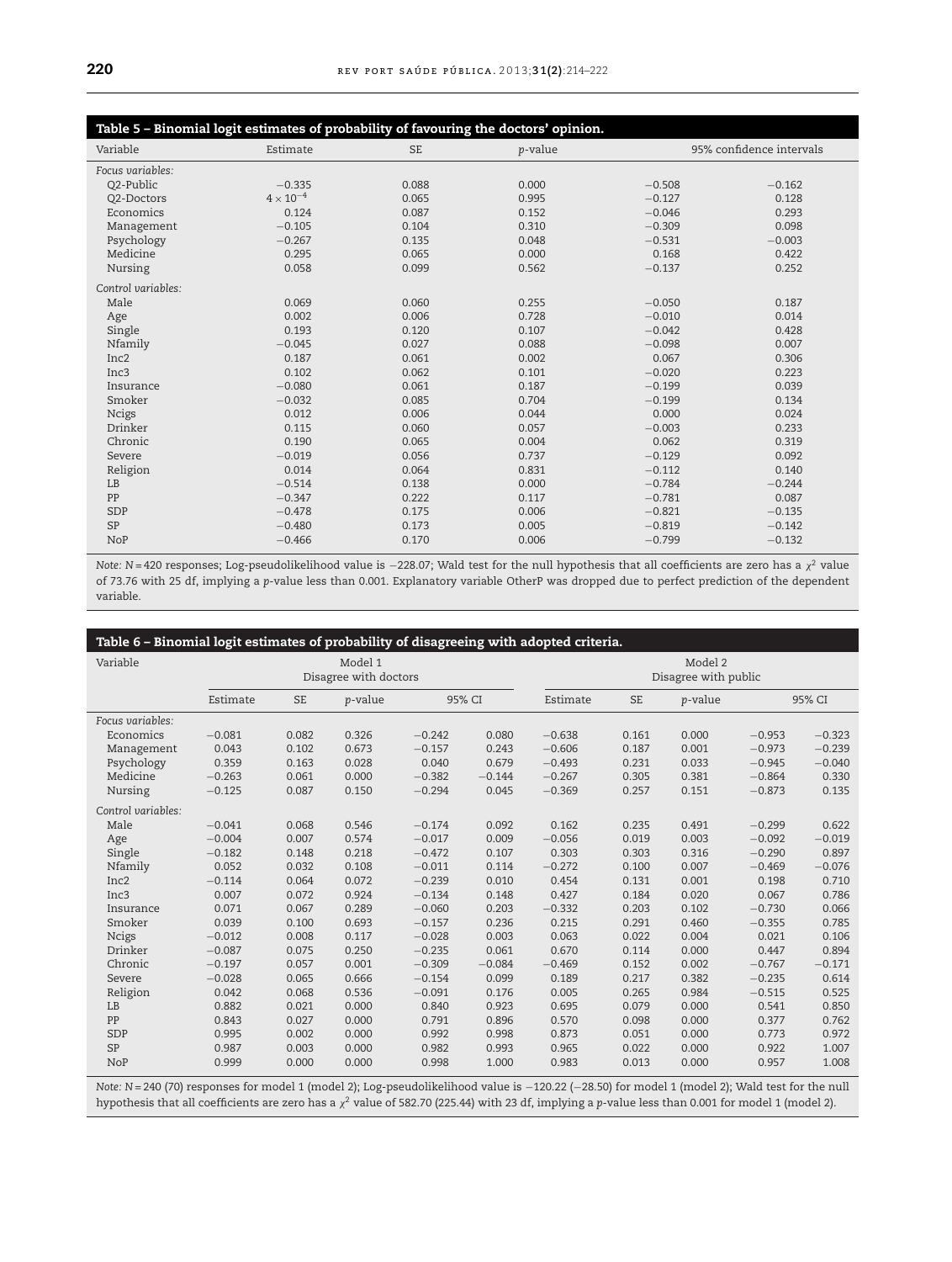<span id="page-7-0"></span>opinion of the doctors (public) in the case of conflict in the adopted prioritisation criteria. We did not explore the reasons behind this apparent contradiction. One hypothesis is that individuals may fear that in the future some treatments may be denied on the basis of economic criteria, but an investigation of these reasons must be left for future work. At any rate, this result suggests that the dominant choice for doctors as the main decision-makers in priority setting observed in international samples may not be independent of the decision criteria adopted by them in the allocation of resources.

As an attempt to better identify the groups that exhibit this behaviour, [Table](#page-6-0) 6 shows the factors that influence the probability of disagreeing with the criteria adopted by the selected actors for priority setting. Model 1 is estimated using the subsample of individuals that selected the doctors as the main decision-makers in priority setting and Model 2 is estimated using the subsample of individuals that selected the general public as the main decision-maker. Concerning the individuals who selected the general public as the decision-makers in priority setting, it is found that the students of Economics, Management and Psychology have a lower probability of disagreeing with public opinion in the case of conflict with the "maximizing" criteria adopted by the doctors. Importantly, the results of model 1 indicate that it is the Psychology students (Medicine) who, having selected the doctors as the decisionmakers, have a higher (lower) probability of disagreeing with the criteria adopted by the doctors in these decisions. Taken together, these results, particularly in the case of the Psychology students, reveal that a strong preference for doctors as the prioritisation decision-makers is not a mere translation of a "peace of mind" argument.

## **Conclusion**

Health care rationing is a complex and controversial issue. Recent discussions on the theme have focused on whether rationing, which occurs in virtually all public health systems, should assume an explicit character and what level of public involvement the process should have.

This study attempts to contribute to the debate on public participation in the allocation of limited health care resources in Portugal, where there is an increasingly urgent need to establish limits on what is publicly financed. The results obtained in this study indicate that the Portuguese respondents are calling for public involvement in the process of priority setting. However, and in accordance with various international studies, the results also suggest that the dominant preference is to give the public an advisory role and not a participative role, with prioritisation decisions being primarily conferred on the doctors. One important result in our study is the finding that the Portuguese doctors (taking medical students' opinion as indicators) do not reject the responsibility of priority setting decisions. Using the taxonomy of Obermann and Buck, $26$  the overall results suggest that the Portuguese would opt for an "open" process of priority setting in what concerns public involvement.

In relation to the second aspect of this taxonomy, i.e. the *mode* of prioritisation, contrary to what has been observed in various international studies, the Portuguese respondents in our study revealed a clear preference for the health gains criteria adopted by the doctors over the criteria defended by the public. The results therefore suggest that Portuguese choose a "systematic" process for the *mode* of priority setting. The robustness of this result is measured in our study by a comparison between the stated preferences for the decisionmaker and the stated preferences for the decision criteria. If the choice for doctors (or other professionals) as decisionmakers is a mere translation of the "utility of ignorance" argument, a concurrence between the choice of the decisionmaker and the criteria – whatever they may be adopted by the decision-maker – should be observed. This concurrence was not totally observed in our study. Only 44% of the respondents who selected the general public as the decision-maker explicitly agreed with its criteria for the allocation of resources, and about 70% of those who selected the professionals agreed with the cost-effectiveness criteria adopted by the doctors in the given scenario. It was further verified that it is the future doctors who showed a higher probability of agreeing with the cost-effectiveness criteria. These respondents also showed a lower probability of disagreeing with these criteria than all the other respondents who selected the doctors as the prioritisation decision-making agents.

Thus, although a total adherence to cost-effectiveness criteria is not observed, the results obtained in this questionnaire indicate that, in complete opposition to the "state of the art" in Portugal in matters of health care rationing (characterised as "hidden and non-systematic"), the process that emerges as the "best solution" for the country is the "open and systematic" rationing characterised by Obermann and Buck $^{26}$  $^{26}$  $^{26}$ as: (a) the public calls for "open" rationing, and (b) requires rigour in its formulation, comprises economic criteria, it is accepted by the doctors, and conforms with the preferences of the majority of the population. Naturally, this result must be read within the context of the limitations of the sample used, but it still constitutes an indication of an existing contradiction in Portugal between the political option that has been adopted in rationing and the aspirations of the population, suggesting an urgent need for an open debate and a large and representative consultation of the Portuguese population on these matters.

### **Funding**

This research was partially funded by Fundação para a Ciência e Tecnologia (FCT) through the Applied Microeconomics Research Unit (NIMA) strategic project with reference PEst-OE/EGE/UI3181/2011.

# **Conflicts of interest**

The authors have no conflicts of interest to declare.

# **REFERENCES**

1. [Eddy](http://refhub.elsevier.com/S0870-9025(13)00059-X/sbref0005) [D.](http://refhub.elsevier.com/S0870-9025(13)00059-X/sbref0005) [Clinical](http://refhub.elsevier.com/S0870-9025(13)00059-X/sbref0005) [decision-making:](http://refhub.elsevier.com/S0870-9025(13)00059-X/sbref0005) [from](http://refhub.elsevier.com/S0870-9025(13)00059-X/sbref0005) [theory](http://refhub.elsevier.com/S0870-9025(13)00059-X/sbref0005) [to](http://refhub.elsevier.com/S0870-9025(13)00059-X/sbref0005) [practice:](http://refhub.elsevier.com/S0870-9025(13)00059-X/sbref0005) [the](http://refhub.elsevier.com/S0870-9025(13)00059-X/sbref0005) [individual](http://refhub.elsevier.com/S0870-9025(13)00059-X/sbref0005) [vs](http://refhub.elsevier.com/S0870-9025(13)00059-X/sbref0005) [society:](http://refhub.elsevier.com/S0870-9025(13)00059-X/sbref0005) [resolving](http://refhub.elsevier.com/S0870-9025(13)00059-X/sbref0005) [the](http://refhub.elsevier.com/S0870-9025(13)00059-X/sbref0005) [conflict.](http://refhub.elsevier.com/S0870-9025(13)00059-X/sbref0005) [JAMA.](http://refhub.elsevier.com/S0870-9025(13)00059-X/sbref0005) [1991;265:2405–3396.](http://refhub.elsevier.com/S0870-9025(13)00059-X/sbref0005)